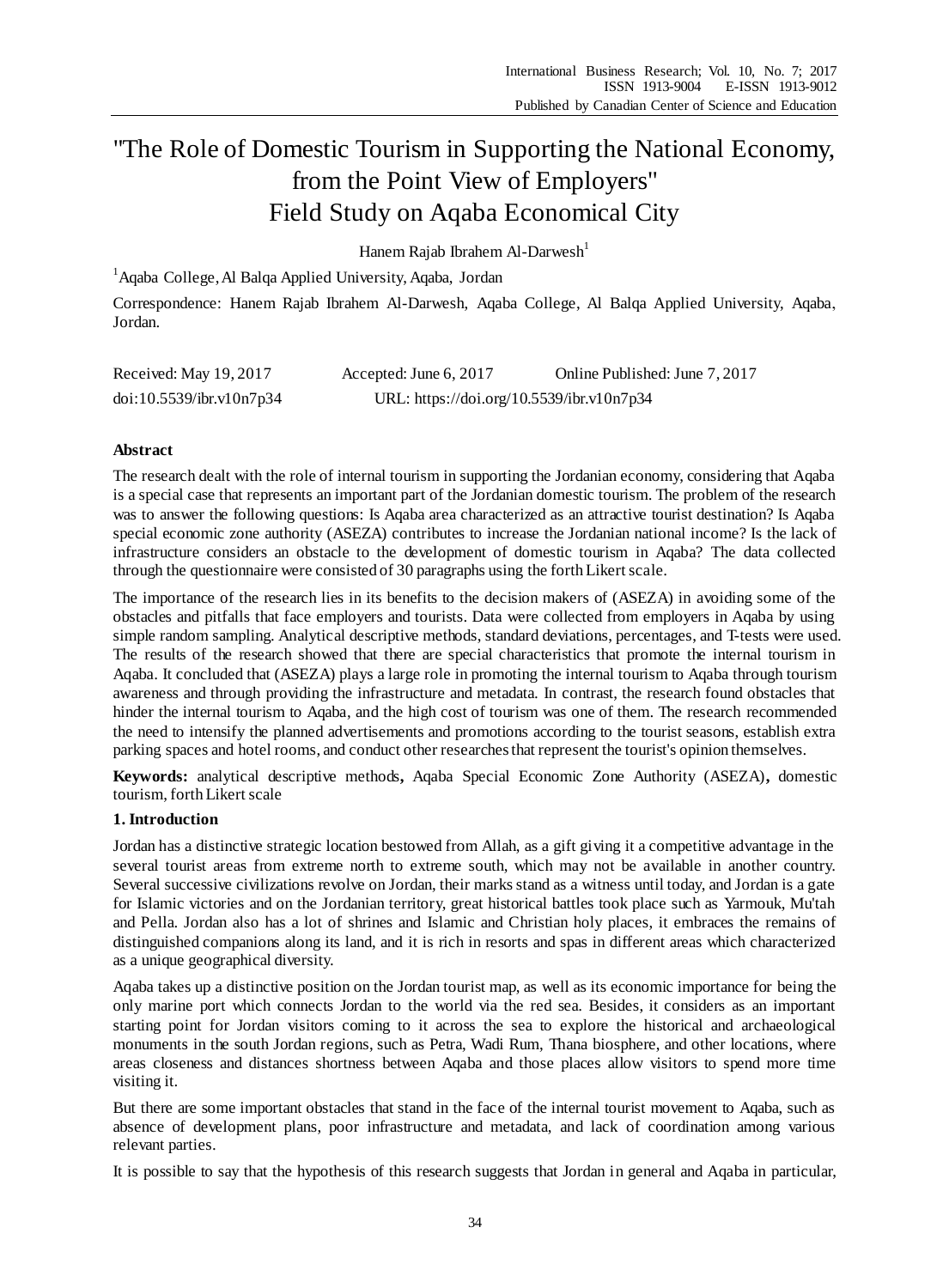bless with strategical tourist potentials that could achieve significant financial surpluses and plentiful social returns, remarkably human resources development, employment opportunities achievement, and tourism investment attraction with the condition of putting a strategic plan to promote Aqaba internally for the purpose of attracting more Jordanian visitors.

### **2. Research Problem**

The internal tourism in the present time represent a significant economical activity that countries compose to develop for being an economical resource that contributes to the increase in the national income. Tourism activity in the Hashemite Kingdom of Jordan becomes the concern of development plans strategies in the Kingdom for the purpose of investing the tourist potentials, and directing residents to the domestic tourism. Aqaba zone possess a variety of tourist potentials, but in spite of the importance and the ability of these potentials to provide an active tourist activity, it haven't invested in a development way, and the efforts in the tourist development field haven't lived up to the optimization of tourist potentials in the Aqaba zone, not only in the area of infrastructure services that serve the tourist development, but also in the field of studies and researches that call attention to the possibilities and potentials of Aqaba zone as a tourist area. In light of this, the research tries to put emphasis on the Aqaba zone tourism potentials in the human, cultural, and natural fields, highlight those potentials, highlight Aqaba tourist role in the development of the Jordanian economy, provide employment opportunities, local community development, and the needs of Aqaba for fundamental infrastructure and overhead to serve the tourism sector. This research comes to put emphasis on the Aqaba zone tourism potentials for the goal of integration between the kingdom areas in the tourism field. Therefore, researcher can formulate the research questions as follows:

Does Aqaba zone differentiate with natural potentials at distinctive characteristics that help the tourism attraction?

What are the roles of commissariat region of (ASEZA) in developing tourism at economic Aqaba city?

What are the obstacles of internal tourism development at Aqaba zone?

### **3. Research Importance**

The importance of this research return to its focus on an important tourist resource in the Hashemite kingdom of Jordan, which is Aqaba zone, where its location makes it a central region in terms of tourism, despite its far distance from the capital of Amman, and it has an important role in advancing the development acceleration. Therefore, this research came to highlight the tourism potentials that Aqaba region possess and haven't been utilized so far, which will contribute in providing a clear vision for those who have interest in the tourism development affairs, especially in the present time, where the tourism activity attain a great attention by (ASEZA), the tourism ministry, the tourism development board, and the tourism and travel offices, as well as attract the tourism investment, especially domestic or internal tourism to this region, and recover it economically and socially. Table 1, refer to the several potentials that Aqaba city acquire, such as hotels, restaurants, car rental offices, diving centers, water sports, and many others. The table shows numbers and types of those potentials which deserve total support from all parties.

| Years  | Hotels                           | Tourism  | Tourism                         | Car rental | Tourism | Diving centers | Water  | Overall    |
|--------|----------------------------------|----------|---------------------------------|------------|---------|----------------|--------|------------|
|        |                                  | agencies | restaurants                     | offices    | shops   |                | sports | employment |
| 2010   | 2.583                            | 200      | 1.664                           | 38         | 65      | 48             | 125    | 4.723      |
| 2011   | 2.583                            | 200      | 1.664                           | 38         | 77      | 48             | 125    | 4.735      |
| 2012   | 2.719                            | 177      | 1.664                           | 38         | 82      | 48             | 125    | 4.853      |
| 2013   | 2.735                            | 153      | 1.664                           | 38         | 82      | 48             | 125    | 4.845      |
| 2014   | 2.753                            | 156      | 1.664                           | 38         | 82      | 48             | 125    | 4.866      |
| 2015   | 2.753                            | 156      | 1.664                           | 38         | 82      | 48             | 125    | 4.866      |
| 2016   | 2.753                            | 156      | l.664                           | 38         | 82      | 148            | 255    | 5.096      |
| $\sim$ | $\cdots$<br>$\sim$ $\sim$ $\sim$ |          | $\bullet$ . $\bullet$<br>(0.01) |            |         |                |        |            |

|  |  |  |  | Table 1. The internal tourism potentials for the economic Aqaba city during the period (2010-2016) |  |  |  |  |  |  |  |  |  |  |  |  |
|--|--|--|--|----------------------------------------------------------------------------------------------------|--|--|--|--|--|--|--|--|--|--|--|--|
|--|--|--|--|----------------------------------------------------------------------------------------------------|--|--|--|--|--|--|--|--|--|--|--|--|

Source: Ministry of tourism and antiquities (2016).

Table 1 refer to the number of internal tourism potentials in Aqaba for the year (2016), and are as follows: hotels (2753), tourism agencies (156), tourism restaurants (1664), car rentals offices (38), tourism gift shops (82), diving centers (148), and water sports (255). All of those could benefit from the results of this research and imitate the other companies and centers that hosted tourism activities in Aqaba, and therefore, promote the internal tourism to Aqaba and raise the national income level.

#### **4. Research Goals**

This research aims for the following: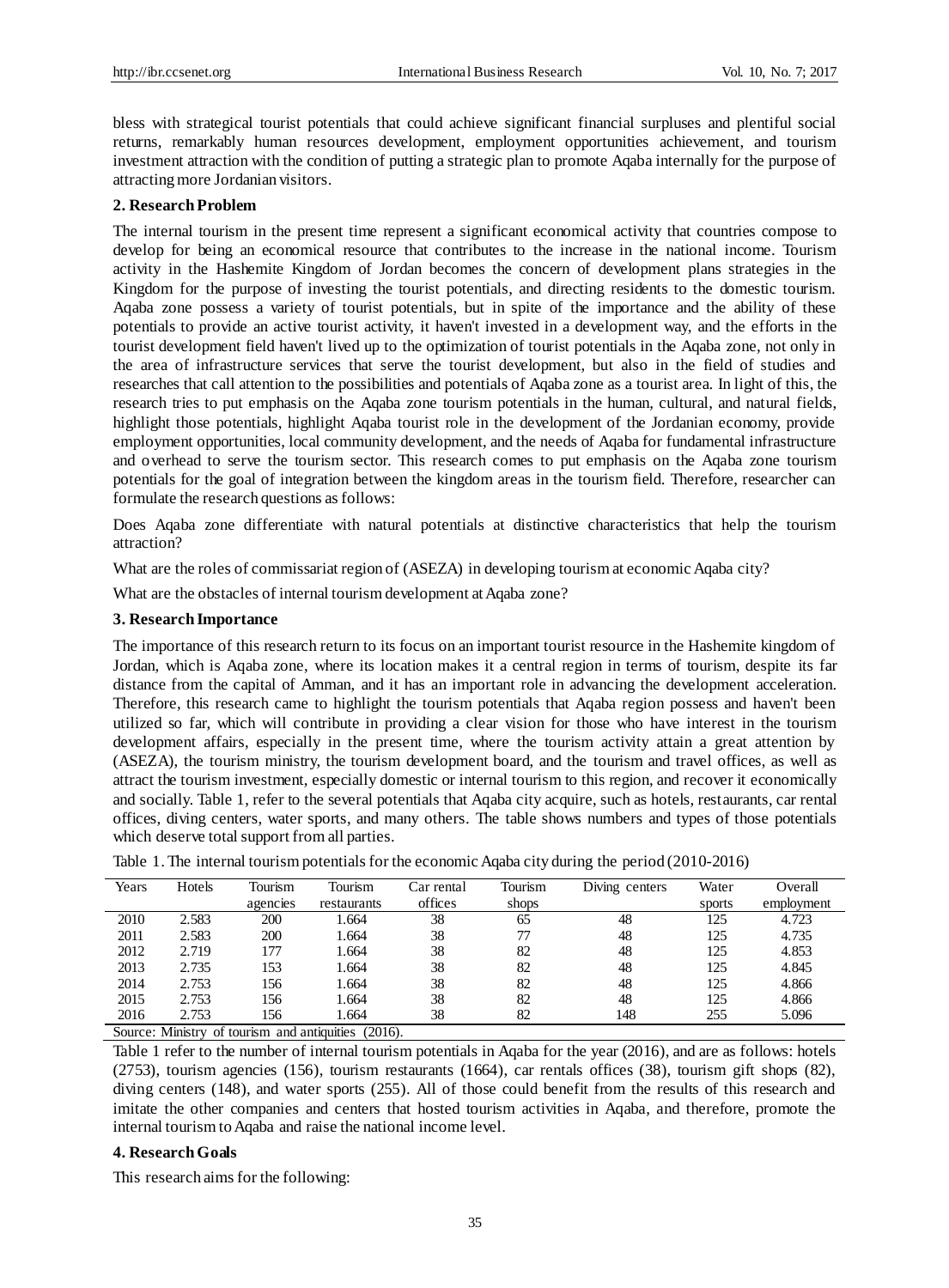1. Identify the most important natural potentials of Aqaba economical zone regarding the tourism attractions.

2. Identify the roles of the commissariat region authority of Aqaba Special economic zone in the tourism development of Aqaba economical city.

3. Identify the most important obstacles that face the internal tourism development of Aqaba economical city.

# **5. Research Hypotheses**

1. Aqaba economical zone differentiate with a number of natural potentials regarding the tourism attractions.

2. The roles of commissariat region authority of Aqaba Special economic zone participate in the tourism development of Aqaba economical city.

3. There are a number of obstacles that faces the internal tourism development of Aqaba economical city.

# **6. Theoretical Framework and Previous Studies**

# *6.1 Theoretical Framework*

Tourism represents an important resource from the resources and economics of many world countries, and the goals of tourism tangle with other sectors goals. Therefore, most of the world countries are dedicated to focus on the development of tourism for their economical impact on the various fields. The concerns about tourism in the Hashemite kingdom of Jordan start early, as recognition of this sector significance in the economical development of the country. The recent development plans cared about tourism and gives it a large importance, therefore a tourism development board was created at the state level, and on the Aqaba level a special commission of tourism was allocated in recognition of this sector's impact on the gross domestic product (GDP), balance of payments, providing job opportunities, and local community development. Figure 1 demonstrate the expected economic effects from the Jordanian tourism development, particularly the Aqaba region as a tourism attraction that leads to a tourism spending which require providing multiple economic fields, most importantly the investment in the tourism sector which serves the national economy.

Figure 1. The expected economic effects from Aqaba tourism development



Source: researcher design

It shows from the previous figure that tourism development require the utilization of tourism potentials, and perhaps the most important of those are economic, environmental and cultural aspects and historical legacy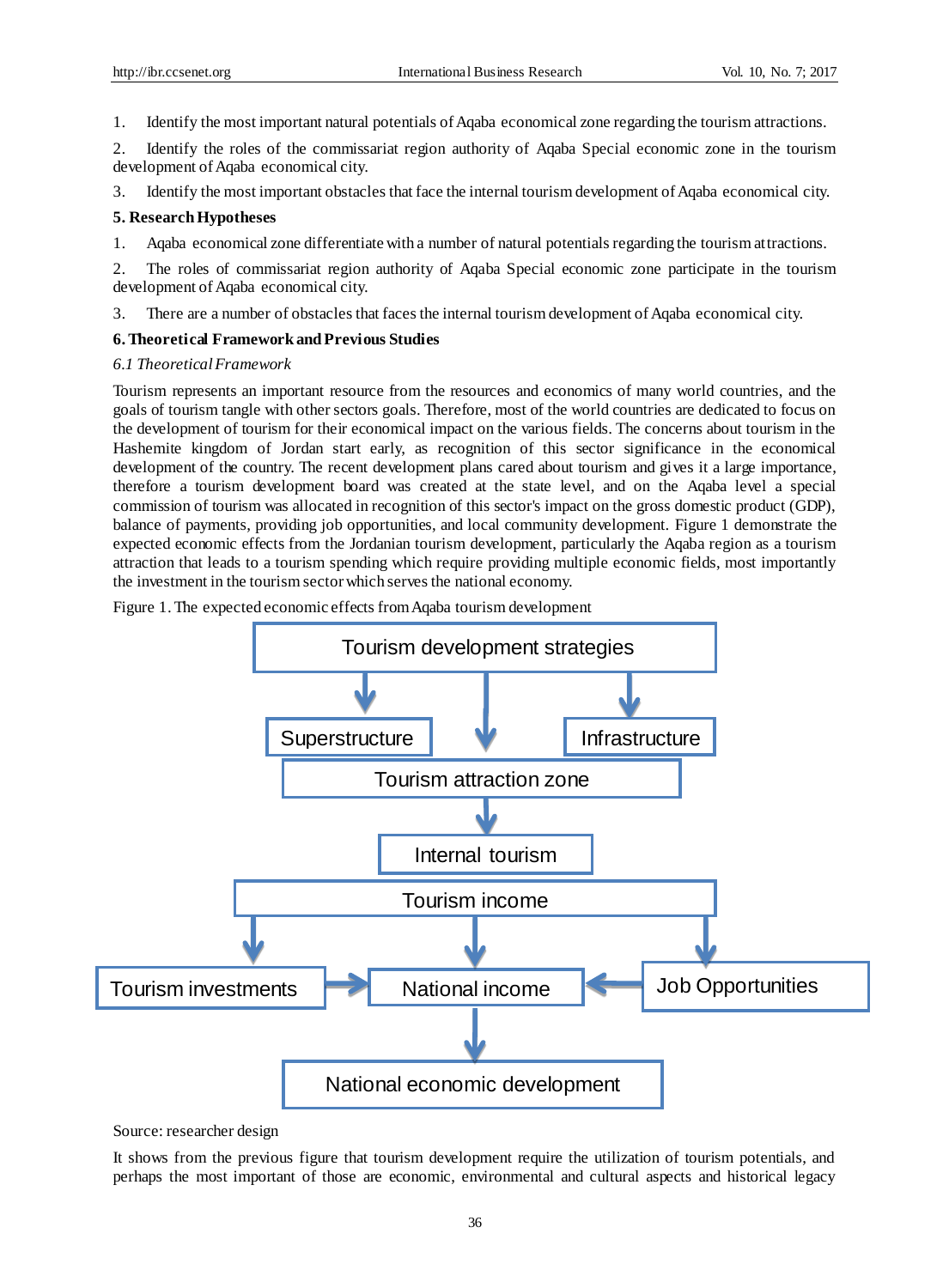which result from it an effective tourism projects, a matter that leads to tourism attractions, (GDP) increase, and jobs opportunities availability which helps in making a comprehensive development.

## 6.1.1 DomesticTourism in Jordan

The specialized Jordanian studies in the tourism field indicate that the domestic tourism in the developed countries forms about (90%) of the total tourism activity in these countries, meaning that foreign tourism pose only (10%) from the overall tourism activity. While, the domestic tourism in Jordan contributed to o nly (7%) from the overall tourism activity over the past decade (Bathatho, 2012, p. 21), and it's an indication that the domestic tourism in Jordan at its lowest, which requires redoubled efforts to increase the percentage of internal tourism contribution in support of tourism activity inside of Jordan. Revitalizing domestic tourism needs to combine all efforts, and attract the large numbers of citizens who are waiting from the operators of tourism promotion an offers and privileges to reduce the choice of turning to foreign tourism.

In this perspective, the ministry of tourism in the past few years headed to focus on the direction of internal tourism development through spreading the tourism awareness among the citizens about the tourism attractions of the Kingdom. The ministry launched in early October, 2012, a promotional and advertising campaign in cooperation with the tourism sector seeking to endorse and encourage domestic tourism, besides bringing the necessary investments by providing the tourism products and programs that meet the desire of citizens and local tourist who prefers the same day tourism on the overnight, and also the prices included in the campaign will be affordable by the citizens and will include all the tourism spots and locations in the Kingdom.(Ministry of tourism, 2012).

In this direction, Aqaba can be considers a rich and an attractive area for local, regional, and international investments. Aqaba is a first class tourism area, where travelers and tourists comes to it from all over the world, and internal tourism plays an important role in motivating the economical movement to Aqaba. In terms of importance, the golden triangle provinces in the South (Aqaba, Rum, and Petra) consider the second most important tourism region after Amman. Aqaba consider a major tourism center for leisure tourism, trade, and recently for conferences, and it is one of the most prominent attractive locations for internal or domestic tourism. (Bathatho, 212, P. 7).

In recent years, the regiments of Jordanian visitors to Aqaba become increasing by the day, and particularly in the holiday seasons and school holidays, and due to the tourism being an important economic resource and financial source for the treasury, decision makers in Aqaba requires to work on creating an investment environment adequate with the Aqaba tourism and economic location, and the return of economical and social benefits on the homeland and the Jordanian citizens.

#### 6.1.2 The Importance of Internal Tourism

Tourism from an economic perspective is a productive sector that plays an important role in increasing the national income, and a source for providing employment opportunities, human resources development, and local community service. In this topic, a survey at the department of statistics on local tourism in 2008, showed that the number of trips by families residing in Jordan reached (1209.231), which divided into two type of trips: the one-day trips amounted to (951) thousands at (78.6%) from the total number of local tourism trips, and the overnight trips amounted to (259) thousands, which represented a (21.4%) of the overall trips. The survey showed that (57%) from the one-day trips were for relaxation and vacation spending purposes, about (32%) to visit relatives and friends, about (8%) for school and university trips, (2%) for shopping, and less than (2%) for the rest. The overall tourism expenditure on those trips amount to (61.4) million JDs, the spending on the overnight trips amount to (32.7) millions approximately, forming a (53.3%) from the total tourism expenditure, but for the one-day trips, the overall expenditure amounted to (28.7) millions JDs, forming a (46.7%) from the total tourism expenditure. The survey results shows that Aqaba governorate received and treated a percentage of (38%) from the overnight trips, and Aqaba governorate also took the first rank in the expenditure volume at percentage of (38%) from the tourism expenditure (Department of statistics, 2008).

In the same prospective, opinion polls indicates that local tourist prefer the one-day tourism (78%) on the overnight (21%) (Addustour newspaper, 2010). Aqaba is the destination of the one-day tourists for the Jordanian visitors, forming (53%) of the total domestic tourism, especially on weekends and holidays, and also the visitors coming from Amman governorate forms (51%) from the overall visitors to Aqaba (PKF Jordan-Iraq, 2015, p.9).

The importance of domestic tourism can be represented in several aspects, and the most important one are: increase citizens ' awareness of the tourism importance to their country, including stunning natural attraction locations, historical and ancient monuments, and heritage sites, in order to deepen the national identity belonging,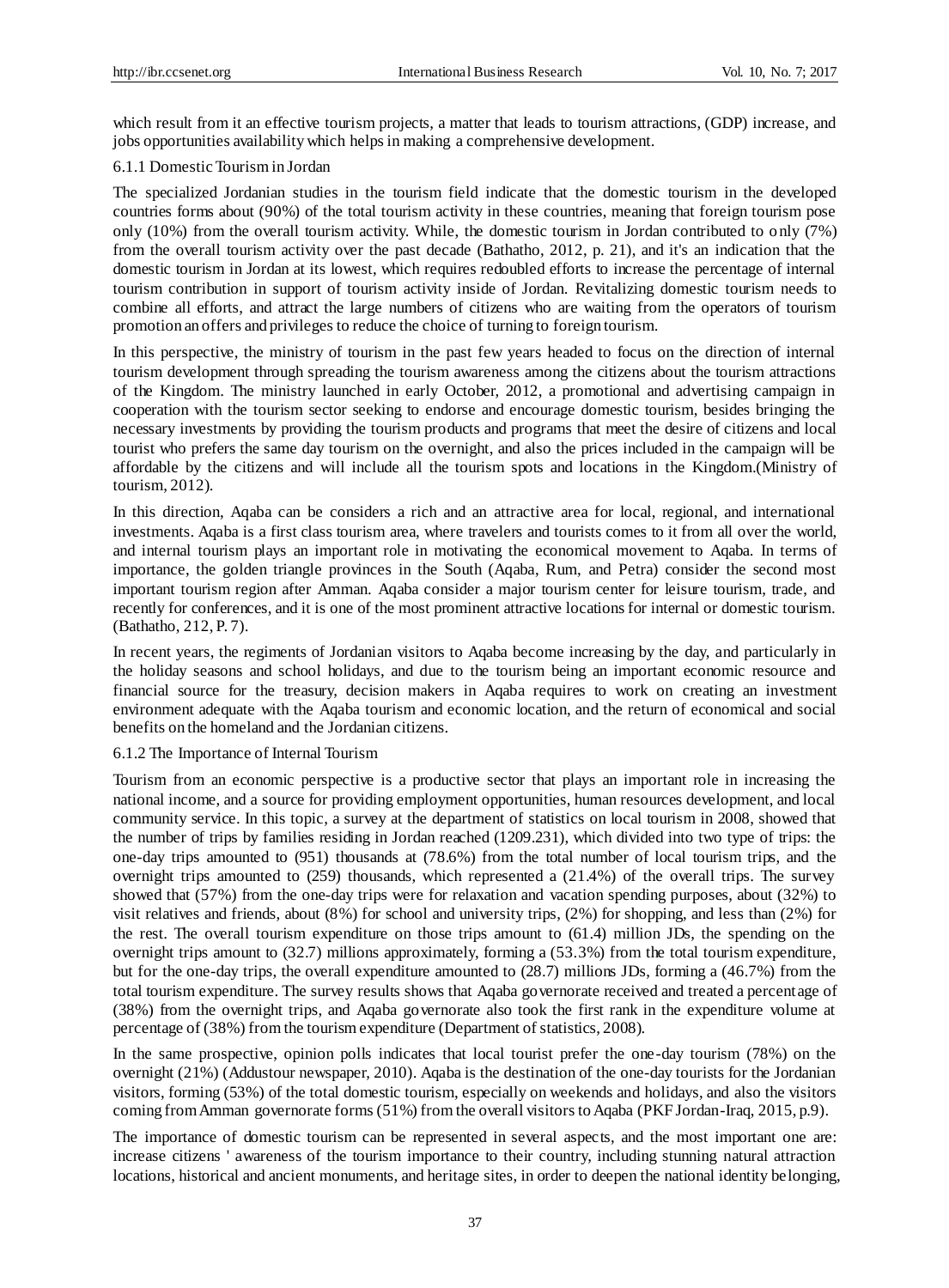expand and increase the local communities interaction with the tourism attraction constituents, potentials, and locations. It will follow that, directing the attention and caring about the tourism environment characteristics and maintaining the cleanliness and the maintenance of the tourism sites. (Bathatho, 2012, p. 21).

Regardless of what was referred to previously regarding the importance of domestic or internal tourism in supporting the tourism activity, but the studies and reports highlight the numerous obstacles and problems that still interrupting the purposeful efforts to develop the prospects of domestic tourism in Jordan, which concentrate in the following points:

A. Reduce the per capita income rates and the living standards of Jordanians, which limit their abilities to spend on tourist activities, the large size of the Jordanian families, which reaches an average of about six persons increases the difficulties for saving and spending on activities, facilities, and tourism services. Although, there are the cultural constraints and obstacles that represented in the poor desire of citizens to visit the archaeological and historical monuments and areas. These constraints are associated with the poor cultural and tourism awareness about the significance of these tourism sites, landmarks, and attractions, add to that the limited and poor diversity of targeted tourism and recreational programs and activities for the different categories of the Jordanian society, in addition to the weaknesses of necessary incentives and promotional benefits to motivate the domestic tourism movement (Bathatho, 2012, p. 21).

B. The absence of the internal tourism marketing strategy to Aqaba: despite having a written strategy for marketing Aqaba tourism, but what's written differ from the actual, there is no clear strategy for marketing tourism to Aqaba. In addition, there are no clear marketing objectives, and also there is no consistency between the tourism marketing strategy and the actual market of (ASEZA). The reality confirms the existence of a strategic gap between what is needed to be achieved and what is actually achieved (Al-Ayman, 2013, p.50).

C. Hotel room quantities shortness: there is an urgent need for additional hotel rooms at Aqaba to ensure attracting greater number of tourists to visit it, knowing that the number of hotel rooms in Aqaba amount approximately to (4200) guestrooms, distributed on the one-star, and five star hotels. This limited capacity of hotels stand as a challenge to the tourism sector in Aqaba, The availability of large number of hotel rooms will enhance the operations of tourism promotion and will activate the domestic tourism, especially within the tourism promotion programs of the golden triangle (Alghad daily newspaper, 2015).

D. Shortness in the tourism services and weakness in the infrastructure and metadata (ultra-structure): Aqaba city visitors find almost no parking for their vehicles during the holidays, and vacations. Aqaba becomes very crowded in these periods which create obstacles in front of the Aqaba internal movement, and also the increasing number of visitors who sleep on pavements or sidewalks due to the lack of hotel rooms, particularly the classified three stars gives a negative appearance and indications on the movement of domestic or internal tourism. In addition, the limited parks and the crowded beaches of visitors along the city, as well as the traffic jamming are all considers an obstacles and constraints which officials must find appropriate solutions to them, in order to make Aqaba attractive and comfortable city for visitors.

# *6.2 Previous Studies*

The Internal tourism studies gained great importance by researchers, stakeholders, and concerned parties due to their active role in increasing and improving the country's economic growth rates.

On the local level, the research of Bathatho (2012) aimed to illustrate the social and economic importance of Jordan's tourism sector, as well as displaying the central role of the tourism sector in directing and leading the Jordanian economy, and identifying the most important missed opportunities in the tourism sector, whether in the area of tourism development, investment, education, or other fields. The research also aimed to identify the required methods for restoring these lost opportunities through operational programs that will contribute to the advancement of Jordanian tourism industry.

The research arrived to several results, the most important are: the competitive capability of the Jordanian tourism sector suffered many obstacles, it is a necessity to lessen the applied regulations to allow the tourism transportation to work within and between the tourism sites, equipped it with the latest technological equipment in the sector, and also meets the tourists needs in the target markets. The research also found that tourism investment in Jordan is still at large part of it conventional, where it lacks the tourism therapeutic and educational investments, as well as the exhibitions, and conferences tourism, all kinds of different sports tourism, the desert, and the environment tourism.

In connection with the domestic tourism promotion in the developed countries, Maqableh research (2005) concluded that the most important factors contributed to the promotion of domestic tourism were site and place attractiveness,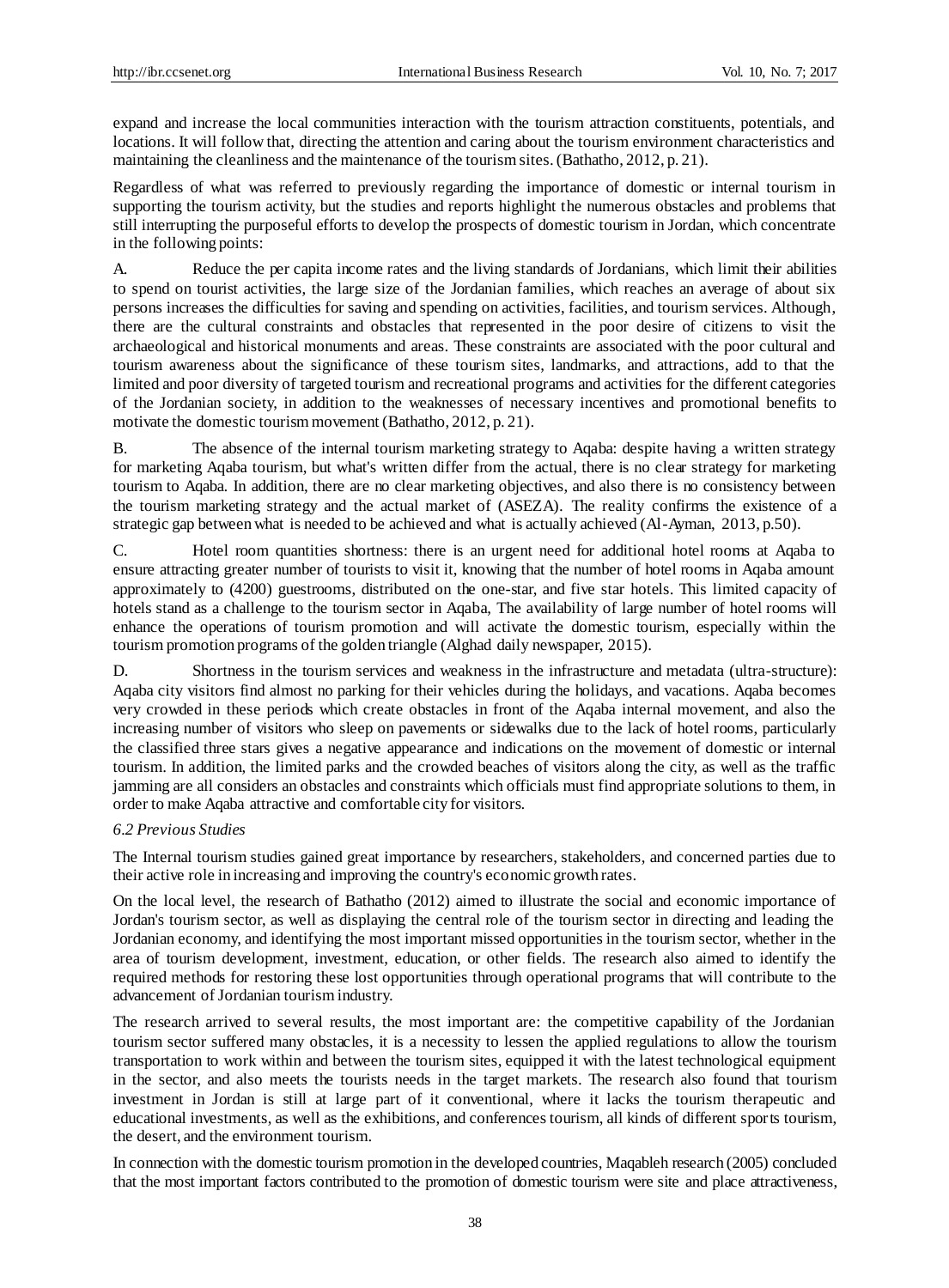spending the holidays with families, friends, and relatives, and benefits from quotations or price discounts.

In a research conducted by the department of statistics (2008), which targeted the analytical report for the results of the local tourism survey in Jordan, the research concluded that the number of tourism trips for the one-day visitors were around (951) thousands at (78.6%) from the overall number of local tourism trips, and the number of overnight trips amounted to (259) thousands at (21.4%) of the overall number of tourism trips. In regard to the overall expenditure, it amounted to about (61.4) million JDs., the tourism expenditure on holidays and recreational trips was in first place, with about (40) million JDs from the overall tourism expenditure, spending for the purpose of relatives and friends visit came second with about (16) million JDs, while spending for shopping amount to about (3) million JDs only. The research also found that Aqaba governorate welcomes and treats (38%) from the overnight trips, and the tourism expenditure in Aqaba came to (38%) from the overall tourism expenditure.

In relation to the competitive indications in the tourism field, the research of Dupeyras & MacCallum (2013) emphasized that understanding the country's competitiveness in tourism is one of the key considerations of policies and decision makers. The research seeks to divide the competitive indications in tourism into the following four indicators: indicators for measuring the tourism performance, indicators for monitoring the ability of the tourism area to provide quality and competitive tourism services, indicators for watching the attractiveness of the tourism area, and indicators for monitoring the responsiveness of policy makers to the available economic opportunities. The research found a number of major indicators to measure the competitive capability in the tourism field: consider the tourism GDP as a primary indicator for the tourism competitiveness, domestic tourism revenues per visitor, number of overnight stays in the various areas, and labor productivity in the field of tourism services.

Research performed by Al-Ayman (2013), the researcher aimed through it to evaluate the tourism marketing strategies at ASEZA, which was adopted by the authority in the period (2005-2010), and reached a number of results, the important one are: unclear tourism marketing strategy, unclear goals, as well as the lack of consistency between the tourism marketing strategy and the actual market for Aqaba Special economic zone. The research also found that tourism marketing strategy gap was largely caused by the inadequate budgets allocation to support tourism , in order to achieve the desired effect level, as well as lack of market researches and poor tourism promotion, therefore the decisions were based on personal assumptions rather than market researches.

#### **7. Research Methodology**

In order to achieve the previous research objectives, and arrive to the best methods and ways to highlight what Aqaba area possess of tourism potentials, as well as identify the most important obstacles that stand in the way of achieving an effective tourism development in Aqaba economic city, the researcher will rely on the following scientific methodologies:

**Inductive method:** for the purpose of examining and extrapolating some of the previous writings and studies related to the research topic, and how to benefit from them in solving the problem of the research.

**The comparative method:** for the purpose of comparing between the contributions of the other studies related to the research topic by standing at the findings and results, and how to benefit from them in overcoming the problem of the research.

**Descriptive method:** for the purpose of describing, explaining, interpreting, and analyzing the applied research results that the researcher will perform to test the research hypotheses and to verify the test results.

### **8. Research Population and Sample**

The research population represented in all employers who work in tourism field, such as hotels, tourist agencies, restaurants, car rental offices, eastern artifacts shops, diving centers, and water sports for the year 2016, and table 2 represents the research society for the years (2011-2016):

| Years | Hotels | Tourism $&$<br>agencies | Tourism<br>restaurants | Car rental<br>offices | Tourism<br>shops | Diving<br>centers | Water<br>sports | Overall<br>events<br>(activities) |
|-------|--------|-------------------------|------------------------|-----------------------|------------------|-------------------|-----------------|-----------------------------------|
| 2011  | 55     | 40                      | 24                     |                       | 41               |                   |                 | 284                               |
| 2012  | 55     | 35                      | 124                    | 12                    | 41               |                   |                 | 279                               |
| 2013  | 59     | 30                      | 124                    | 12                    | 41               |                   |                 | 278                               |
| 2014  | 63     | 34                      | 124                    | 12                    | 41               |                   |                 | 286                               |
| 2015  | 64     | 34                      | l 24                   | 12                    | 41               |                   |                 | 287                               |
| 2016  | 64     | 34                      | l 24                   | 12                    | 41               | 26                |                 | 307                               |

Table 2. Number of Tourism Activities in Aqaba

Source: Ministry of tourism and antiquities (2016).

It perceives through table 2, that number of hotels (64), tourism agencies (34), restaurants (124), car rentals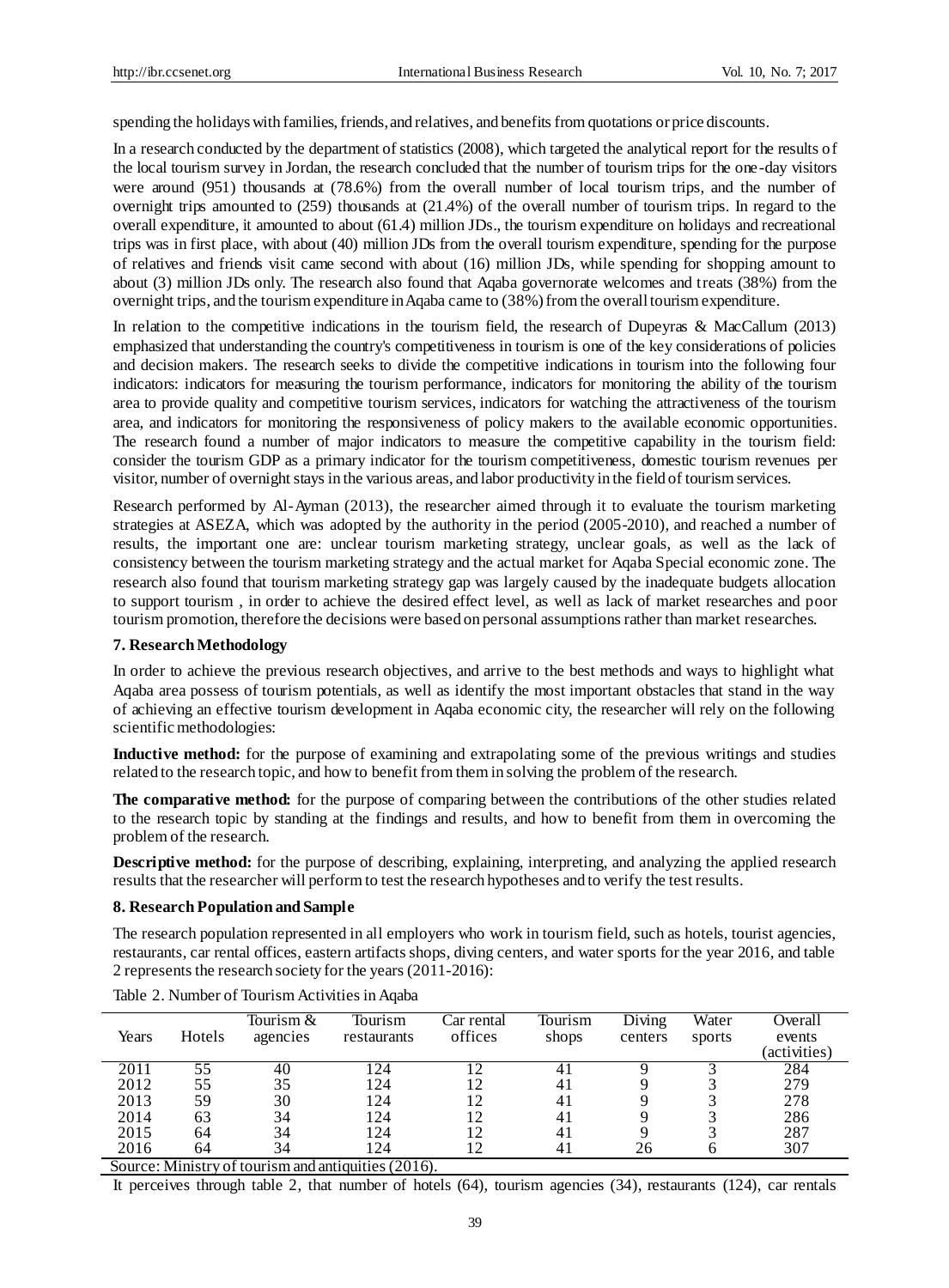offices (12), Tourism shops (41), diving centers (26), and water sports (6), totaling (307) firms. A stratified random sample of them at (10%) had been classified in the order of (6, 3, 12, 1, 4, 3, 1), where the research tool was distributed on (34) of them, (32) were returned, and (2) were excluded after establishing that the respondents answered it without reading or interest.

#### *8.1 Data Collection Methods*

To complete the theoretical framework of the research, the researcher depended in the data collection process on several sources, such as books, literatures, Arabic and foreign periodicals, and the special publications of the Jordanian ministry of tourism and archaeology, as well as the researches of Arabic and foreign conferences, university letters, theses, and dissertations, and the international information network (Internet). In regard to the field research, the researcher also depended on the questionnaire as a tool to identify the availability of natural potentials for the economic Aqaba area as a tourism attractions, as well as the role of (ASEZA) commissariat in the development of tourism at Aqaba economic city, and finally level of obstacles that faces internal tourism development in Aqaba economic City.

### *8.2 Research Tool*

Researcher relied for data collection on the use of the questionnaire list method, where researcher has developed a questionnaire for this research and distributed it on the individuals concern with response to them totaling (34), and was received by hand-see supplement number (1). The questionnaire contains three main parts, the first part includes (14) articles covered the natural potentials of Aqaba economic area with relation to the tourism attractions, the second part contained (9) articles that addressed the role of (ASEZA) commissariat in the development of tourism at Aqaba economic city, and the third part contained (7) articles included the constraints and obstacles that faces the internal tourism development at Aqaba economic city, as shown in table 3:

#### Table 3. The three parts of questionnaire related to research sample

| Part       | Field                                                                      | <b>Articles</b><br>variables | for       | measuring |
|------------|----------------------------------------------------------------------------|------------------------------|-----------|-----------|
| First part | Natural potentials of Aqaba economic area related to tourism attractions.  |                              | 1-14      |           |
| Second     | Role of (ASEZA) commissariat in the development of tourism at Aqaba        |                              | $15-22$   |           |
| part       | economic city.                                                             |                              |           |           |
| Third part | Constraints and Obstacles facing the internal tourism development at Aqaba |                              | $23 - 30$ |           |
|            | economic city.                                                             |                              |           |           |

In regard to the drafting of the research questionnaire, the researcher relied on the fourth Likert scale (strongly agree, agree, disagree, strongly disagree), and these answers were given the grades (4, 3, 2, 1) respectively, as shown in the table 4, where the arithmetic mean of (2) had been adopted to analyze the results.

# *8.3 Statistical Operational Methods*

Researcher unloaded and analyzed questionnaire through the statistical package for social sciences (SPSS) software, and relied also on a number of statistical methods to analyze data, such as percentages and frequencies, Pearson correlation coefficient for measuring articles truthfulness, Cronbach alpha test to see the consistency of the articles on the questionnaire, Spearman-Brown formula for consistency, and the one sample average T-test.

# *8.4 Research Limitations*

**Spatial boundaries**: the research was limited to Aqaba city and the tourism business and commercial firms available in it, such as hotels, restaurants, and various shops.

**Temporal boundaries:** the research limited to the time period of the tool distribution on the month of May, where a lot of tourists will come to the city, due to the mild weather at this time of the year.

**Human limits:**the research was identified by one social type represented in the employers.

**Objective limits:** subject of the research specified by the economic impact of domestic tourism only, and didn't cover the other effects which might result from the domestic tourism, such as social, political, or any other effects that may result from it.

#### **9. Result Analysis and Discussion**

In this part of the research, the researcher will display the results of the research, according to the following:

#### **First: the internal consistency of the research fields:**

To research the interaction between the three areas or fields, the correlation coefficients were calculated between these areas to show the impact of each one on the other, and the results according to table 4 were as follows: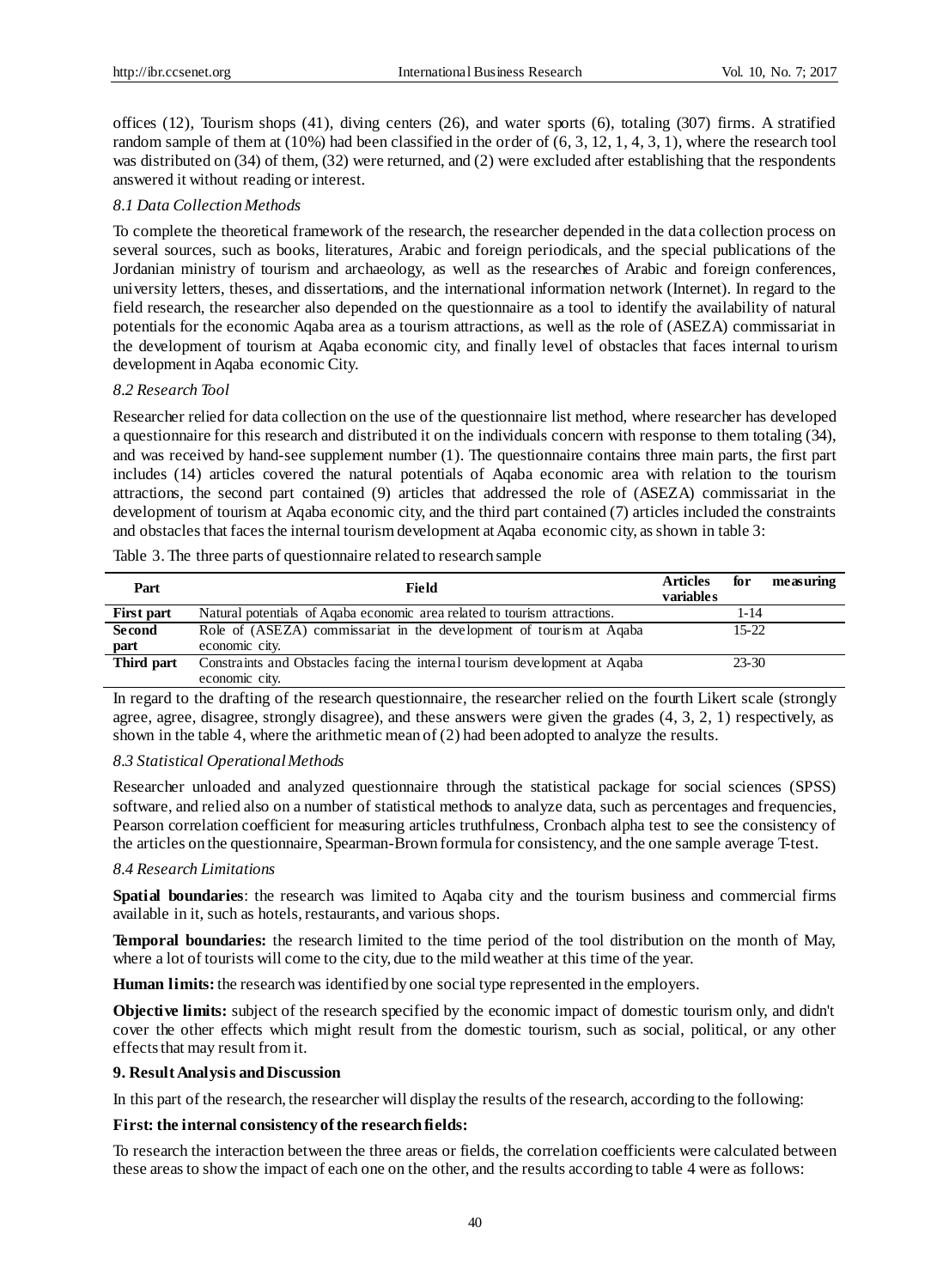|                      |                     | <b>First field</b> | Second field | Third field |
|----------------------|---------------------|--------------------|--------------|-------------|
| <b>First field</b>   | Pearson coefficient |                    | $0.46*$      | 0.18        |
| (National)<br>income | Significant level   |                    | 0.01         | 0.35        |
| increase)            | Number of samples   | 30                 | 30           | 30          |
| Second field         | Pearson coefficient | 0.46               |              | $-0.34$     |
| $(ASEZA)$ role       | Significant level   | 0.01               |              | 0.07        |
|                      | Number of samples   | 30                 | 30           | 30          |
| Third field          | Pearson coefficient | 0.176              | $-0.34$      |             |
| (Constraints and     | Significant level   | 0.35               | 0.07         |             |
| obstacles)           | Number of samples   | 30                 | 30           | 30          |

Table 4. Pearson correlation coefficients between the averages of the three areas (and the level of statistical significance for each)

\* Means that the correlation coefficient between the two variables is statistically significant at a level less than (0.05). It noticeable from table 4 above that the correlation coefficient between the first and second field was positive with  $(0.46)$  at statistical significance level of  $(0.01)$ , but the correlation between the first and the third field was also positive with (0.18) at statistical significance level of (0.35), while the correlation coefficient between the second and third fields came negative with (-0.34) at significance level of (0.07).

Then the limitation coefficients were calculated between the first field on the one side and the second and third fields on the other side, and the results were (0.21), (0.11) respectively.

# **Second: the natural potentials of Aqaba economic area with relation to the tourism attractions:**

Table 5 refers to the descriptive statistical results of the research sample opinions about the natural potentials of Aqaba economic area related to tourism attractions, thereon it is noticeable that the first article "the commercial traffic or movement increases on the weekend and on the tourism seasons." got the highest arithmetic mean at (3.13) out of (4), or (78%) from the commercial employers believe that Aqaba owns a large potentials for the internal tourism which usually concentrate on the weekend and tourist seasons. Researcher believes that taking this article the lead in this area is an evidence on the truthfulness and practicality of the research, and this indicates that Aqaba possess the factors needed for the internal tourism attractions which would enrich the national economy and raise the Jordanian national income level. But the reason for obtaining article (12): "commercial slogans launch by (ASEZA) leads to an increase in the internal tourism (scatter the sand with gold.......)" the lowest arithmetic mean at (1.87) out of (4), or only (46%), may be the non-arrival of sufficient publicity or advertisement of such slogans to the recipients in other provinces, the lack of continuity to launch such slogans by (ASEZA), or the emptiness of these slogans from the real and true substance that may achieve. The arithmetic mean for the whole domain or field reached (2.62) out of (4), or (65%), it is acceptable percentage that indicate the existence of natural potentials of Aqaba economic area related to tourism attractions, and in turn proves the acceptance of the research first hypothesis.

| <b>Article</b> |                                                                                                                    | <b>Arithmetic</b> |              |       |                |
|----------------|--------------------------------------------------------------------------------------------------------------------|-------------------|--------------|-------|----------------|
| number         | Article                                                                                                            | mean              | <b>STDEV</b> | Seq.  | <b>T-value</b> |
|                | Commercial traffic increases on weekends and tourism seasons.                                                      | 3.13              | 0.78         | .000  | 22.114         |
| 2              | There are special preparations on weekends to greet visitors.                                                      | 2.63              | 0.76         | .000  | 18.857         |
| 3              | Concentrate on one type of product on weekends and tourism<br>seasons.                                             | 2.47              | 0.68         | .000  | 19.826         |
| $\overline{4}$ | Jordanian tourists get treated better than the Arab tourist.                                                       | 2.47              | 0.94         | .000  | 14.417         |
| 5              | Demand for labor increases on weekends and tourism seasons.                                                        | 2.37              | 0.76         | .000. | 16.947         |
| 6              | Demand on goods led to an investment expansion.                                                                    | 2.57              | 0.77         | .000  | 18.166         |
| 7              | Demand on hotel rooms increases over the weekends and tourist<br>seasons.                                          | 3.10              | 0.66         | .000  | 25.658         |
| 8              | Public traffic increases on weekends and tourist seasons.                                                          | 3.10              | 0.66         | .000. | 25.658         |
| 9              | Movement of booking tourism buses increases on weekends and<br>tourist seasons.                                    | 3.03              | 0.67         | .000  | 24.847         |
| 10             | Local populations are positively influenced by increasing the<br>tourism movement on weekends and tourist seasons. | 2.63              | 0.81         | .000  | 17.835         |
| 11             | The tourism movement increases in winter due to the mild<br>weather.                                               | 1.97              | 0.81         | .000. | 13.320         |
| 12             | Commercial slogans launch by (ASEZA) leads to an increase in<br>the internal tourism (scatter the sand with gold). | 1.87              | 0.78         | .000  | 13.174         |
| 13             | Jordanian tourists return to Aqaba more than once per year.                                                        | 2.83              | 0.87         | .000  | 17.750         |
|                | Most of the tourism groups makes Aqaba part of their journey,                                                      |                   |              |       |                |
| 14             | for being one of the tourism golden triangle cornerstones (Petra,<br>Rum, Aqaba).                                  | 2.47              | 0.97         | .000  | 13.882         |
|                | General level for the articles (1-14)                                                                              | 2.62              | 0.87         | .000  | $-5.347$       |

Table 5. Descriptive statistics for the natural potentials of Aqaba economic area related to the tourism attractions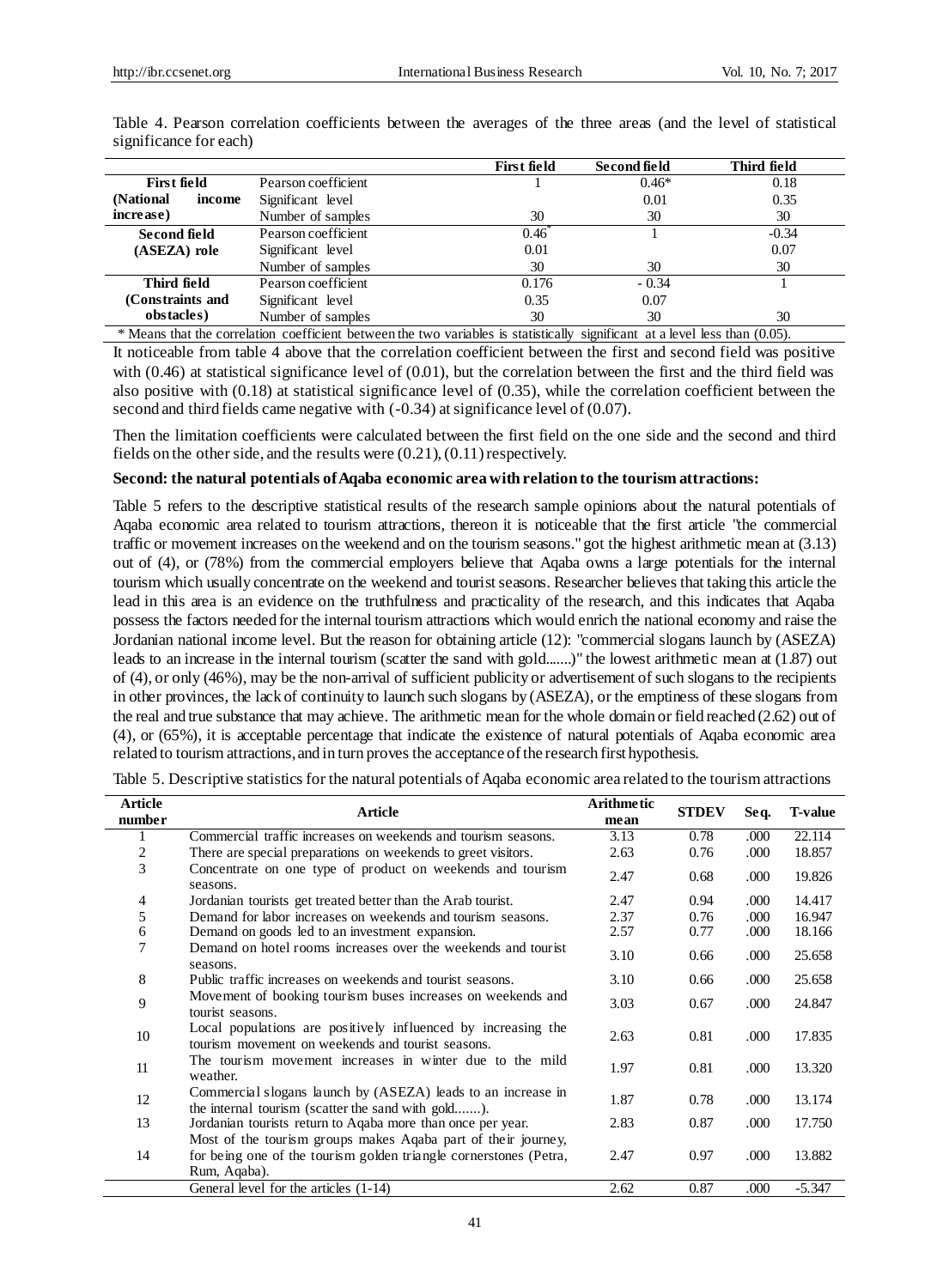Third: roles of (ASEZA) commissariat in the development of tourism at Aqaba economic city.

Table 6 indicates the results of the research sample descriptive statistics related to the role of (ASEZA) commissariat in the development of tourism at Aqaba economic city. Therefore, article (15) "Tourism movement in Aqaba needs more organizations and arrangements" found to receive the highest arithmetic mean at (3.30) or (83%). It is a very high percentage which decision makers in (ASEZA) must be aware of, due to the fact that organization process is the most important point in the success of any administrative action or work, therefore it must be reconsidered by directing and organizing the flow of internal tourism. Researcher sees that poor organization and arrangement may be due to the weakness of tourism awareness represented in delivering papers, publications, booklets, and brochures that identify and determine the locations and prices of tourist areas, apartments, hotels, or restaurants. All of this leads to lack of organization and the positioning of internal tourism only in the city center, for some reasons or another, and the poor organization also leads to traffic jams that limit the movement of people inside the city.

However, article (22) of this field: "ASEZA offer facilities in regard to the process of getting licenses and renewing them" got the lowest arithmetic mean at (1.60), or (40%). Researcher sees two points of view for this issue, the first is against the procedures of (ASEZA) which employers sees as obstructive and disruptive to the tourism attractions, and as a result they hinder any increase in the national income, and the second view is about insuring the availability of the essential conditions in all tourism firms, in order to provide a superior services to the tourists. The arithmetic main for the domain or field as a whole came to (2.07) out of (4) or (51.7%), which is a medium degree of support to the research sample, about the expected role of (ASEZA) commissariat contribution to the development of tourism at Aqaba economic city, which in turn proves the acceptance of second research hypothesis.

| <b>Article</b><br>number | <b>Article</b>                                                                                                                   | <b>Arithmetic</b><br>mean | <b>STDEV</b> | Seq.  | <b>T-value</b> |
|--------------------------|----------------------------------------------------------------------------------------------------------------------------------|---------------------------|--------------|-------|----------------|
| 15                       | Agaba needs additional organization<br>Tourism in<br>and<br>coordination.                                                        | 3.30                      | 0.95         | .000  | 18.980         |
| 16                       | (ASEZA) commissariat perform sufficient role to promote<br>internal tourism to Agaba.                                            | 1.73                      | 0.83         | .000  | 11.470         |
| 17                       | (ASEZA) commissariat performs the required procedures to<br>encourage the internal tourism to Aqaba.                             | 1.93                      | 0.91         | .000  | 11.673         |
| 18                       | (ASEZA) commissariat ensures that facilities are available to<br>the Jordanian tourists (baths, showers, and clubs).             | 2.00                      | 0.91         | .000  | 12.042         |
| 19                       | (ASEZA) commissariat believes in conducting opinion polls<br>about the internal tourism to Aqaba.                                | 1.73                      | 0.91         | .000  | 10.465         |
| 20                       | Tourists show some complaints about the exiting procedure<br>from the custom areas.                                              | 2.83                      | 0.99         | .000  | 15.747         |
| 21                       | (ASEZA) commissariat provides facilities to dealers regarding<br>the entry and exit of goods from and to Aqaba.                  | 1.67                      | 0.71         | .000. | 12.836         |
| 22                       | (ASEZA) commissariat offer facilities in the licensing and<br>renewal processes.                                                 | 1.60                      | 0.72         | .000  | 12.105         |
| 23                       | (ASEZA) commissariat provides brochures, and guidebooks<br>with illustration about the commercial and tourism sites in<br>Aqaba. | 1.83                      | 0.79         | .000  | 12.687         |
|                          | General level for the articles (15-23)                                                                                           | 2.07                      | 1.02         | .000  | $-11.097$      |

Table 6. Descriptive statistics for the role of (ASEZA) commissariat in the development of tourism at Aqaba economic city

**Fourth: obstacles that face the internal tourism development in Aqaba economic city.**

Table 7 indicates the results of the descriptive statistics for the research sample about "the obstacles that face the internal tourism development in Aqaba economic city", it is noticeable that article (27) "Aqaba needs an additional parking lots" received the highest arithmetic mean at (3.40) or (85%) of employers believes, and this align with the researcher's point of view in the hypothesis number (3) emerging from this question, which supports that Aqaba needs immediate infrastructure and ultra-structure, where parking lots consider a real problem in Aqaba markets due to shortness in the specified parking or the absence of them in some of the important areas that have large shops and stores clustered together which are visited frequently by tourists and local populations, and draw the attention of (ASEZA) commissariat to develop the appropriate solutions to this problem.

While article (25) "Dealing with the Jordanian tourist better than dealing with the foreign tourists" got the lowest arithmetic mean at (2.20) or (55%) of employer believes, where they see that dealing with the foreign tourists better than dealing with the Jordanian tourists. Researcher sees that the solution to this problem will be at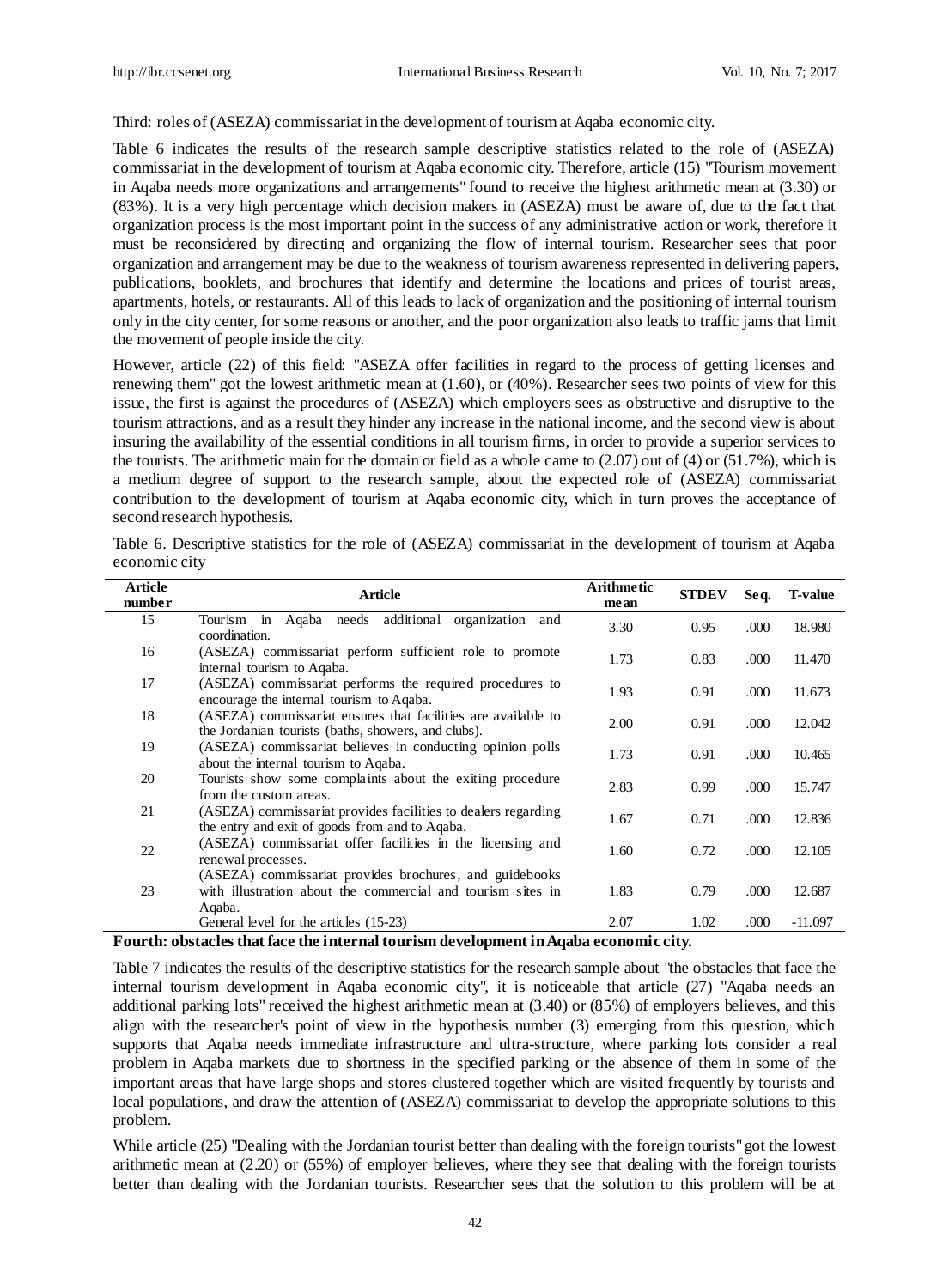distributing educational bulletin and brochures, and hire tourist guides in the crowded tourism areas to guide the tourists to their destinations.

Followed by the article (30) " The Jordanian tourists high cost limit their desires to come to Aqaba" which got an arithmetic mean of (3.20) or (80%) from employers sees that the high cost of tourism to Aqaba limit the desires of Jordanian visitors to come to Aqaba. Researcher believes this to be an abuse and exploitation of the internal tourism, and to solve this problem, authorities must follow and control all the tourism facilities and firms, and make sure to display the price list of tourism services in a prominent place for everyone to see and follow. The arithmetic mean for the whole domain or field is  $(2.87)$  of  $(4)$  or  $(71.7%)$ , which is a high supporting percentage for the research sample about the existence of several constraints and obstacles that faces the internal tourism development at Aqaba economic city, which in turn proves the acceptance of the third research hypothesis.

| <b>Article</b><br>number | <b>Article</b>                                                                                          | <b>Arithmetic</b><br>mean | <b>STDEV</b> | Seq.  | <b>T-value</b> |
|--------------------------|---------------------------------------------------------------------------------------------------------|---------------------------|--------------|-------|----------------|
| 24                       | The prices of products increase on weekends and tourism<br>seasons.                                     | 2.23                      | 0.77         | .000. | 15.807         |
| 25                       | Dealing with Jordanian tourists better than dealing with<br>foreign tourists.                           | 2.20                      | 0.89         | .000. | 13.590         |
| 26                       | Agaba needs an additional hotel rooms.                                                                  | 2.90                      | 0.88         | .000. | 17.953         |
| 27                       | Aqaba needs additional parking lots.                                                                    | 3.40                      | 0.67         | .000. | 27.603         |
| 28                       | Aqaba needs an additional promotions and advertisements.                                                | 3.23                      | 0.73         | .000. | 24.329         |
| 29                       | Local population act negatively to the increase in tourism<br>movement in weekends and tourism seasons. | 2.90                      | 0.88         | .000. | 17.953         |
| 30                       | High costs of Jordanian tourists limit their desires to come to<br>Aqaba.                               | 3.20                      | 0.76         | .000. | 23.028         |
|                          | General level for the articles (24-30)                                                                  | 2.87                      | 0.92         | .000. | $-11.097$      |

Table 7. Descriptive statistics of obstacles that faces the internal tourism development at Aqaba economic city

# **10. Research Results**

The research arrived to several results, the most important are as follow:

- 1. Research results showed that Aqaba economic zone differentiate with many natural potentials related to the tourism attractions, which was approved by the results of the research concerning the motivation of business and commercial movement on weekends and tourism seasons, which would enrich the national economy and raise the level of Jordanian national income, and this calls for to proofing the research first hypothesis.
- 2. Research results showed that the expected role of (ASEZA) commissariat in tourism development at Aqaba economic city needs additional enhancements and strengthening, especially in regard to the organization of the tourism movement in the region. Researcher believes that poor organization may be due to weak tourism awareness represented in the distribution of newspapers, brochures, and guidebooks which shows and specifies the locations and prices of the tourism areas, apartments, or restaurants, all of this leads to a lack of organization and the positioning of internal tourism only in the city center, and this calls for accepting the research second hypothesis.
- 3. Research results showed several obstacles that face the internal tourism development in Aqaba economic city, perhaps the most important are: lack of parking spaces to serve tourists inside Aqaba city, limited hotel rooms in Aqaba city, and the high cost of internal tourism to Aqaba city, and this calls for accepting the research third hypothesis.

# **11. Recommendations**

Through the research results, researcher can recommends the following:

- 1. Increase the level of tourism awareness by (ASEZA) brochures, and guidebooks that will be distributed on tourists, and through supported tourism programs.
- 2. The continuous work on introducing the promotional presentations for tourists at the local, Arab and world levels in order to develop the internal tourism in Aqaba zone.
- 3. Work on providing, preparing, and creating the infrastructure and the superstructure at the Aqaba region to greet and entertain the tourists, especially in the formal holidays, tourism seasons, and weekends, such as increasing hotel suite, apartments, number of car parking, restaurants, etc).
- 4. Follow-up on all of the tourist facilities and firms, and check the price list regularly to work on promoting tourism, and so not exploiting tourists.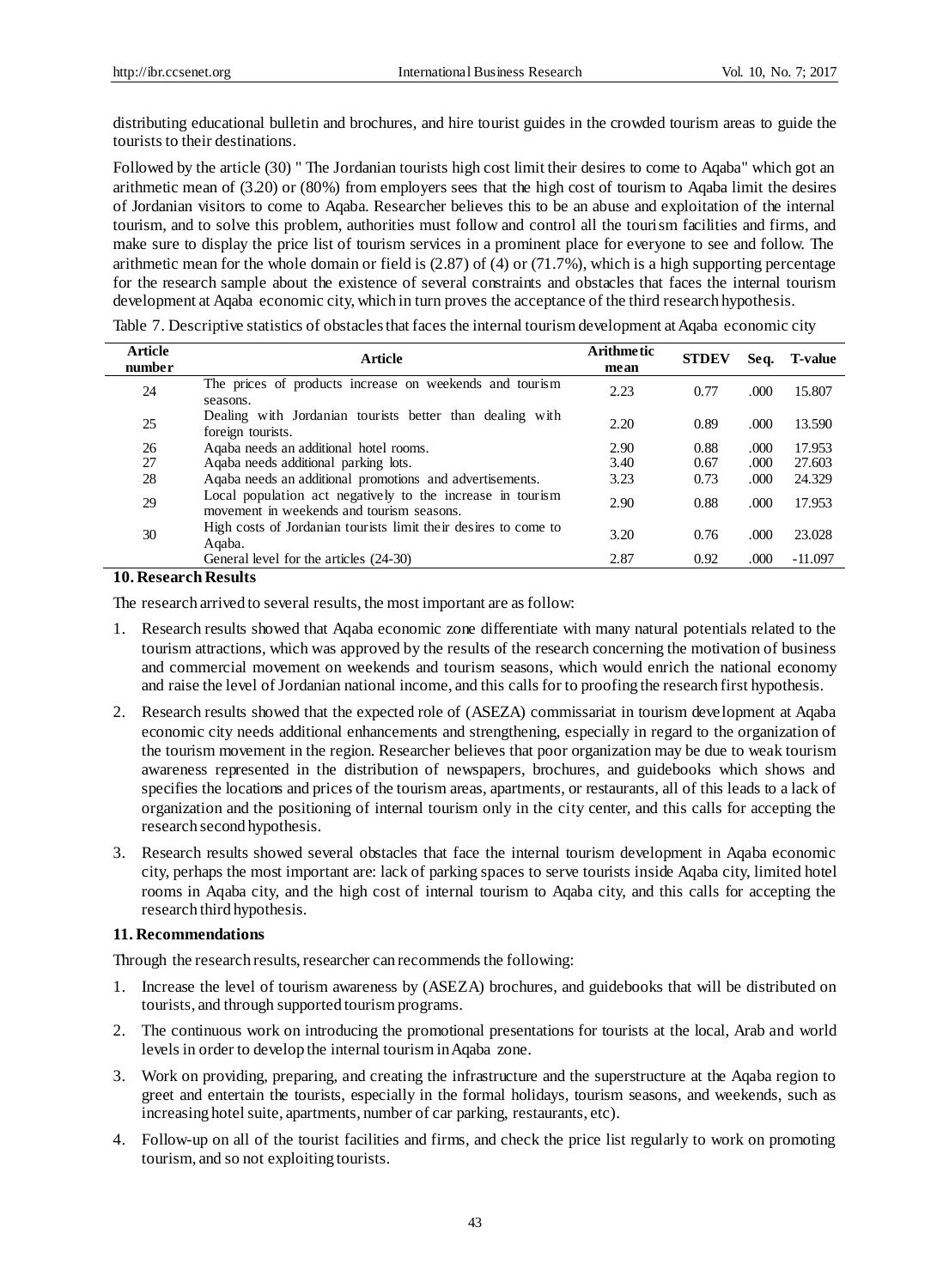#### **References**

- Addustour newspaper. (2010). Great activity of domestic tourism and vogue for external. report of Jamal Khalifa, 15/11/2010.
- Al-Ayman, M. (2013). Tourism Marketing Strategy Case Study: Aqaba Special Economic Zone (ASEZA). *International Business and Management, 6*(1), 47-50. Available online at [www.cscanada.net.](http://www.cscanada.net/)

Alghad daily newspaper. (2015). website, report of Ahmed Al-Rawashdeh, date of publication, 15/5/2015.

Bathatho, I. (2012). Regain lost opportunities in the Jordanian tourism sector. economic and social report, research submitted to the Jordanian economic and social council, social and economic report, 2012, under the Jordanian strategic plan for the advancement of the national economy – tourism sector – During the period (2013-2018), page 7.

Department of statistics, reports.(2008). [http://web.dos.gov.jo.](http://web.dos.gov.jo/) https://doi.org/10.1787/5k47t9q2t923-en

- Dupeyras, A., & MacCallum, N. (2013). Indicators for Measuring Competitiveness in Tourism. OECD-Organization for Economic Co-operation and Development papers, available online at [www.oecd.org.](http://www.oecd.org/)
- Maqableh, K. (2005). The promotion of domestic tourism in the developing countries, analytical research of Jordanian experience from the point of view of a group of Jordanian tourists to Petra. *Dirasat magazine, 32*(3).
- PKF, International Limited Network. (2015). Market Overview Aqaba- Jordan September 2015, Accountant & Business Advisors, Available online at <http://www.pkf.com/pkf-offices/europe-middle-east-and->India/Jordan/pkf-jordan-amman-amman

The Jordanian ministry of tourism site.